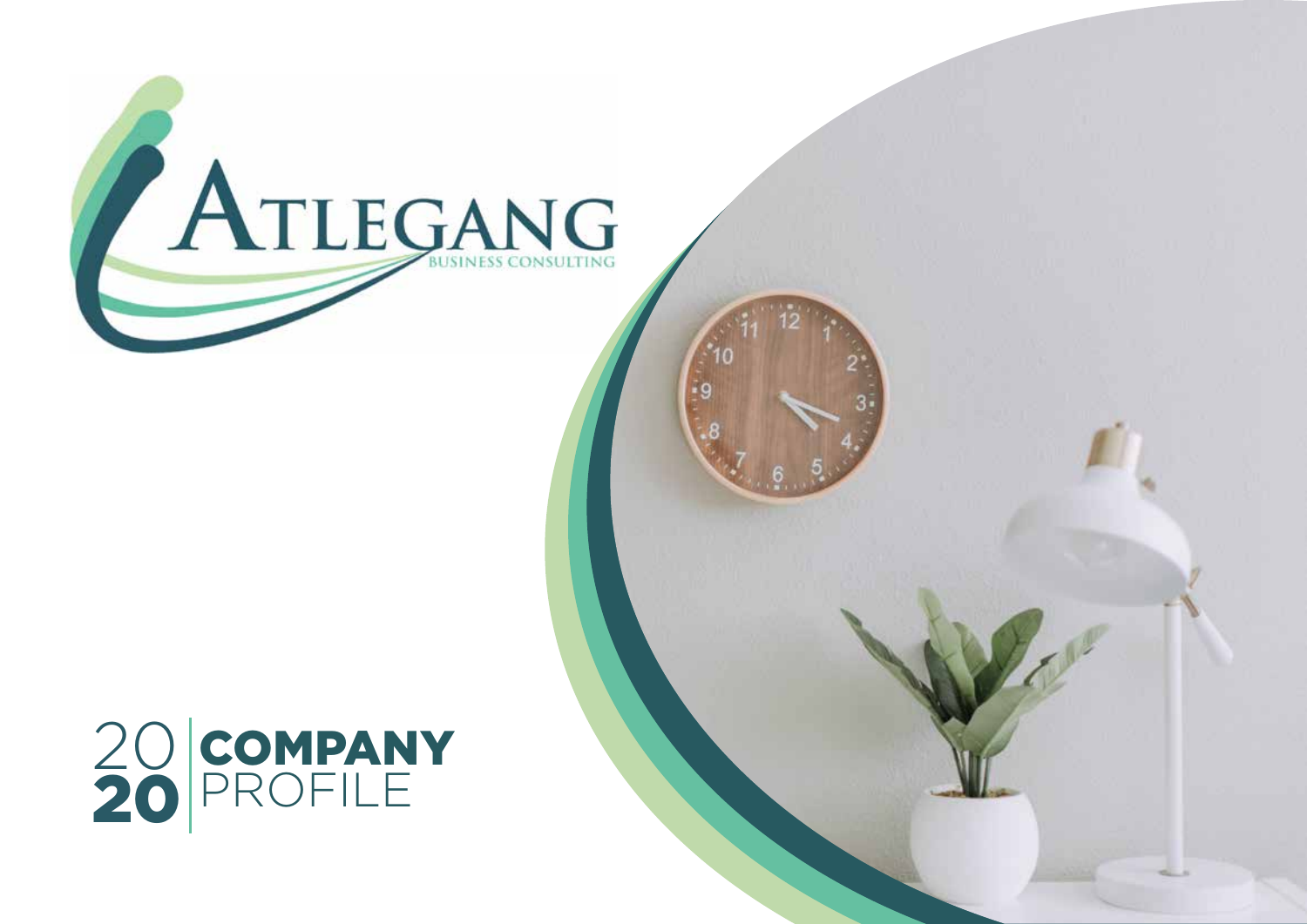### **TABLE OF CONTENTS**

#### **03** About Us

**05** Our Objectives

**06** Our Services

- **07**  The Team
- **09** Clients / References

 $\overline{\phantom{0}}$ 

#### **12** Contact Us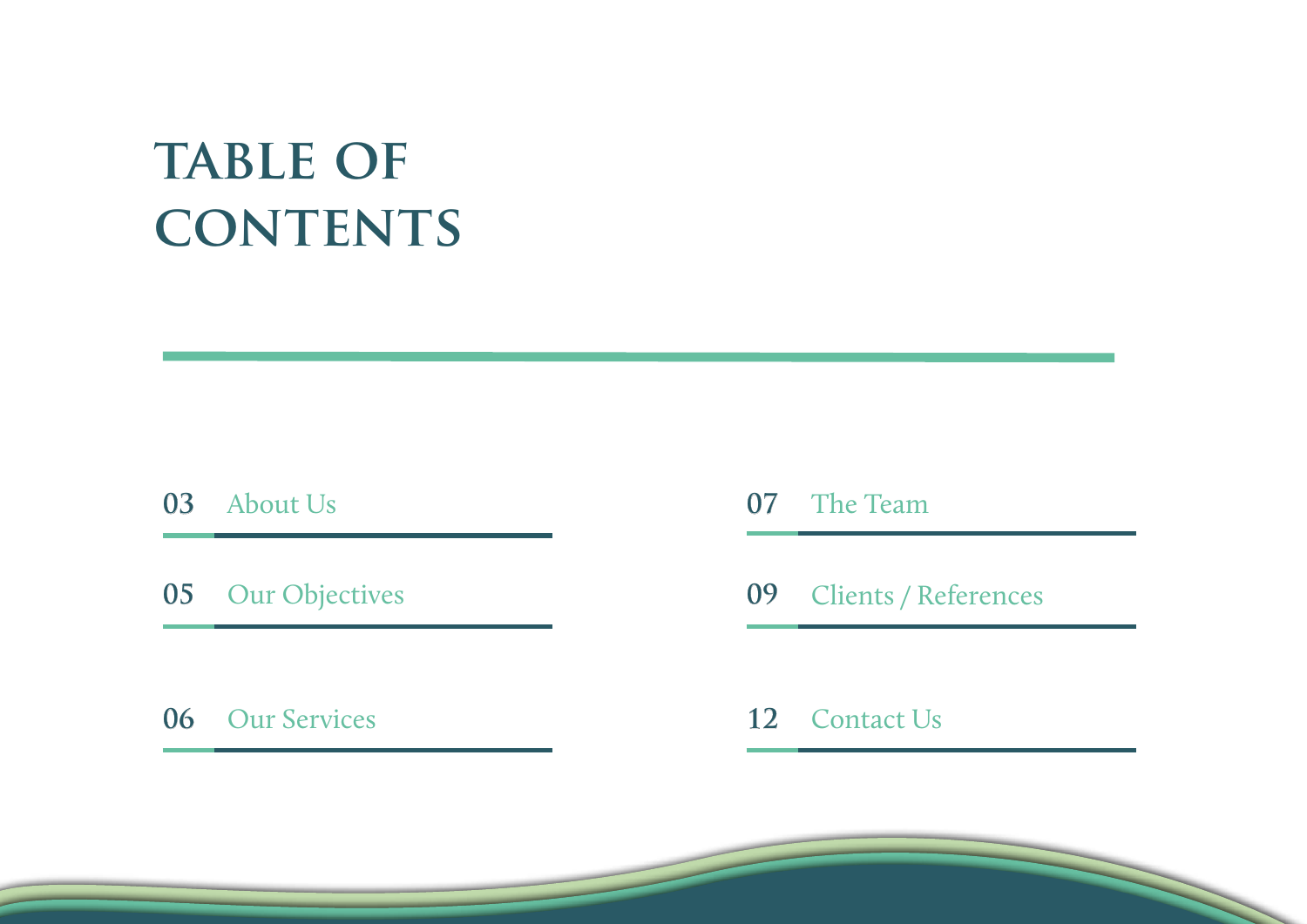

### **about us**

Atlegang Business Consulting is an Accounting, Advisory and Independent Review frm formed in 2013. The company is derived from the partner's passion for their professions. They bring to the company a combination of education, experience and skills that they share and which should assure that they are highly successful in their positions. Atlegang Business Consulting is a 100% black owned business that was established as a voluntary, autonomous and politically independent business for the sole purpose of assisting entrepreneurs and business managers in growing their businesses. They will achieve this by confidently knowing that their Accounting, Audit and Advisory are being taken care of by a professional, effective and accessible company. Atlegang Business Consulting has adequate resources for the services that it provides to its target market, as we strive to develop a healthy working environment between ourselves and our clients.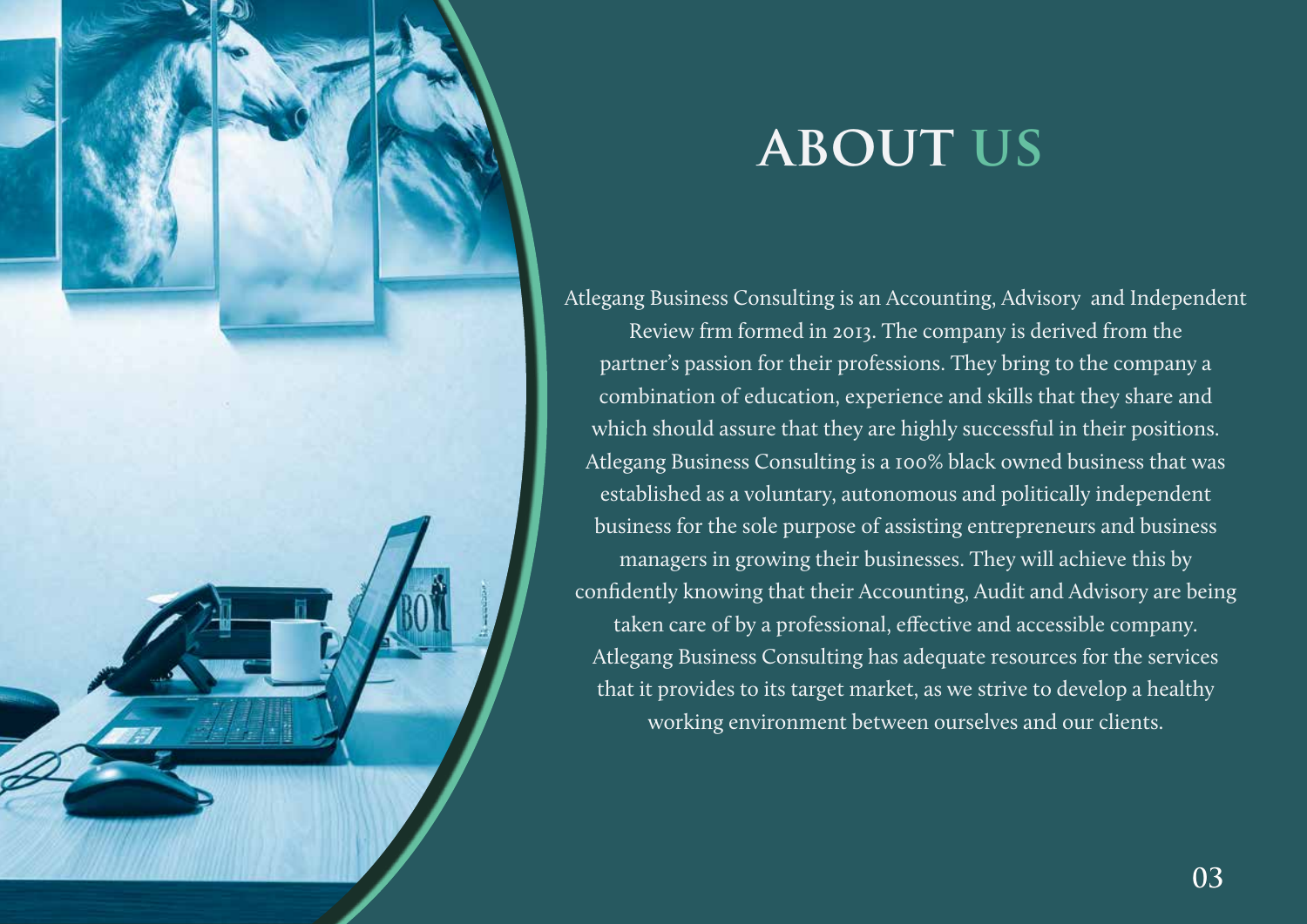

#### **We Offer the following Benefits to our clients:**

Experienced personnel dedicated to your account. Signifcant Return on Investment (ROI). Inexpensive costs for solution. Full accessibility and around the clock communication. Easy implementation. Customized solution to suit your account.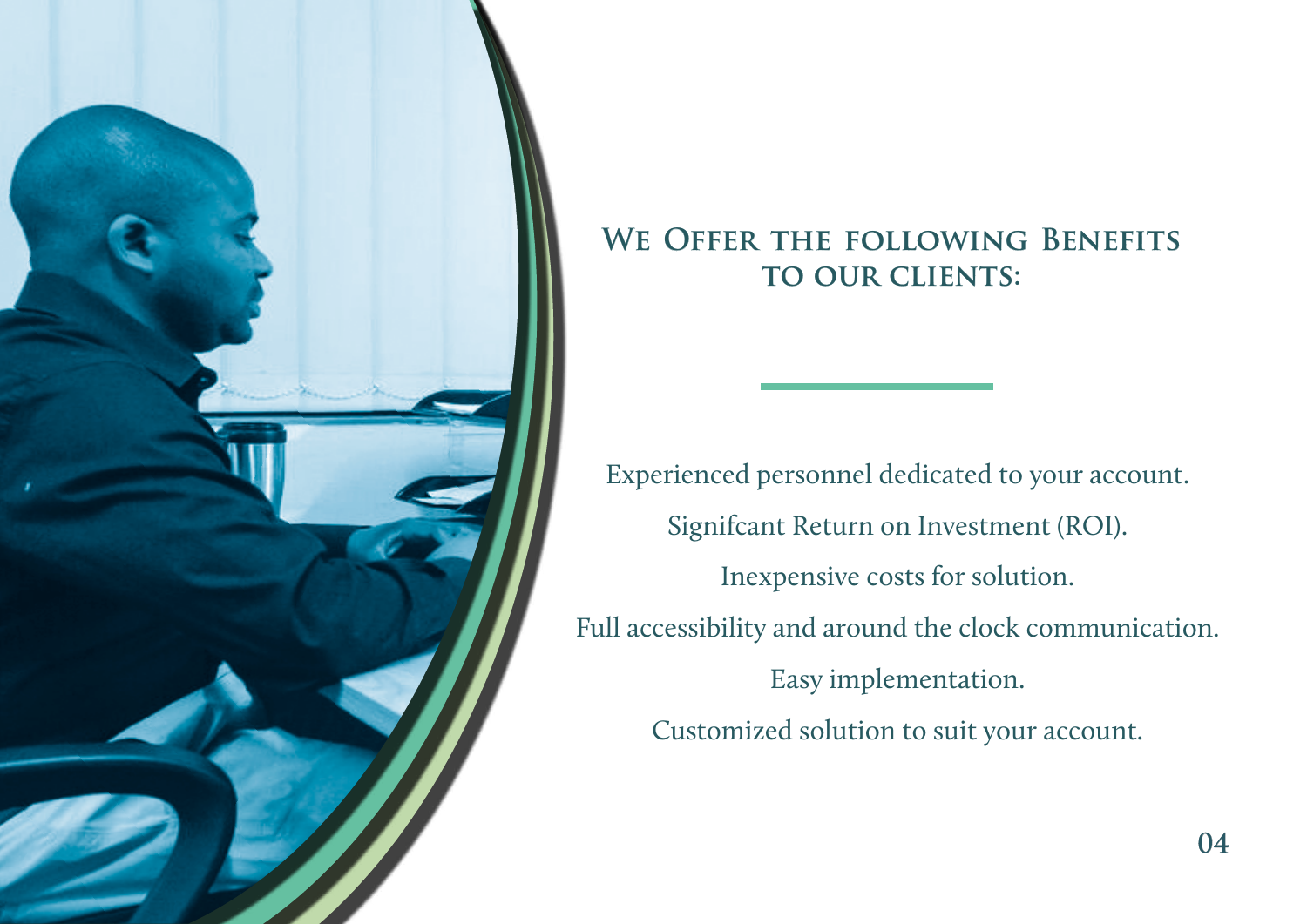# **Our Objectives**



Ensure a good turnaround time for our clients.



Confdentiality of client information.



To build and sustain meaningful relationships



To render professional and reliable service.



To provide and maintain customer service.









To create job opportunities and alleviate poverty in South Africa.



To empower and develop our community and employees

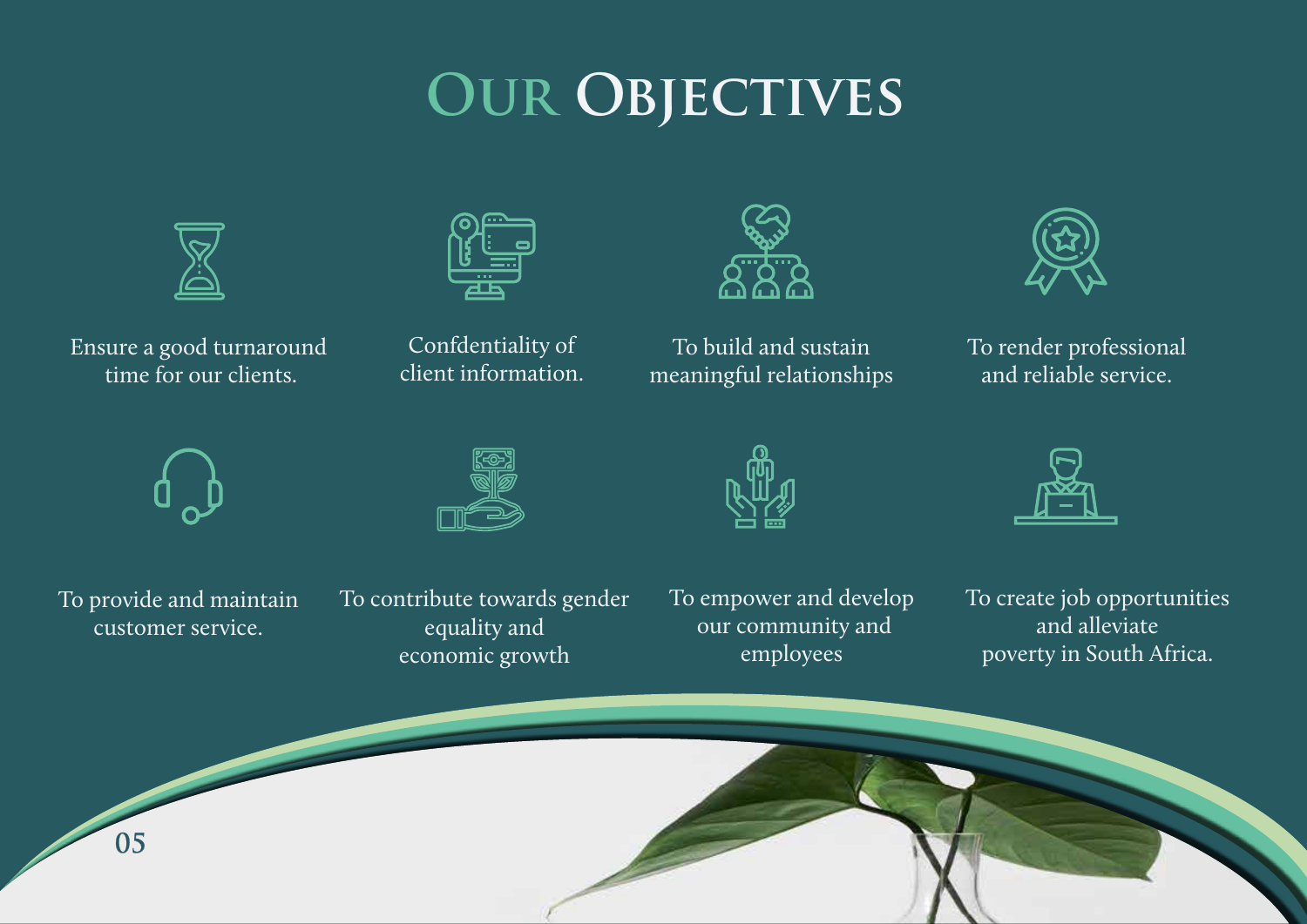### **Our Services**



**Accounting, Independent Review & Taxation Services**



**B-BBEE Consultation & Advisory**



**Business Advisory & Business Rescue**



**Accredited Training & Skills Development**

**06**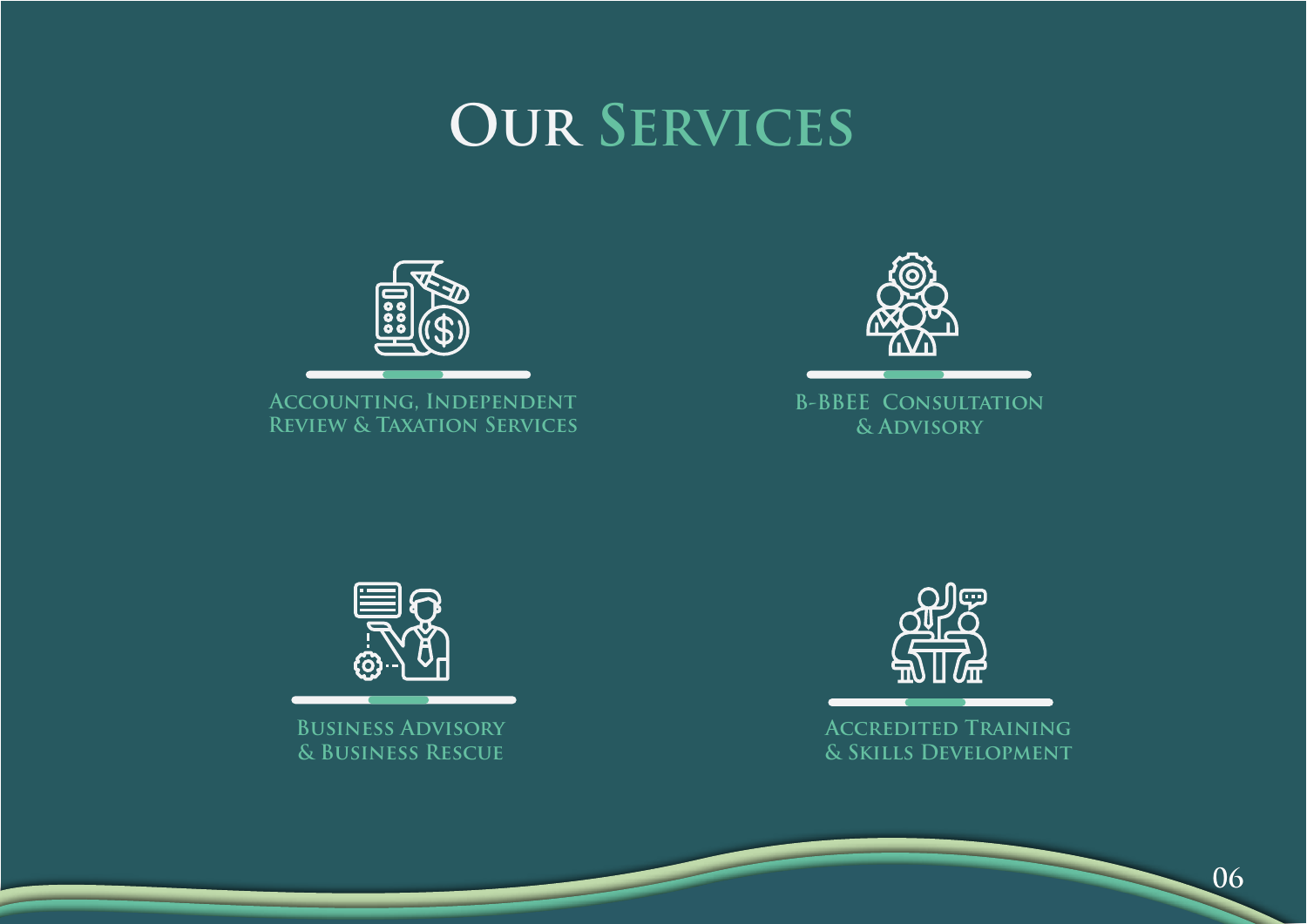### **Meet The Team**



**Nselelo Nxasana** Non- Executive Chairman C.A (S.A)



**Dichabe Lebotse** Managing Director



**Lindo Mnisi** Director : Operations



**Arthur siaga** Professional Accountant (S.A)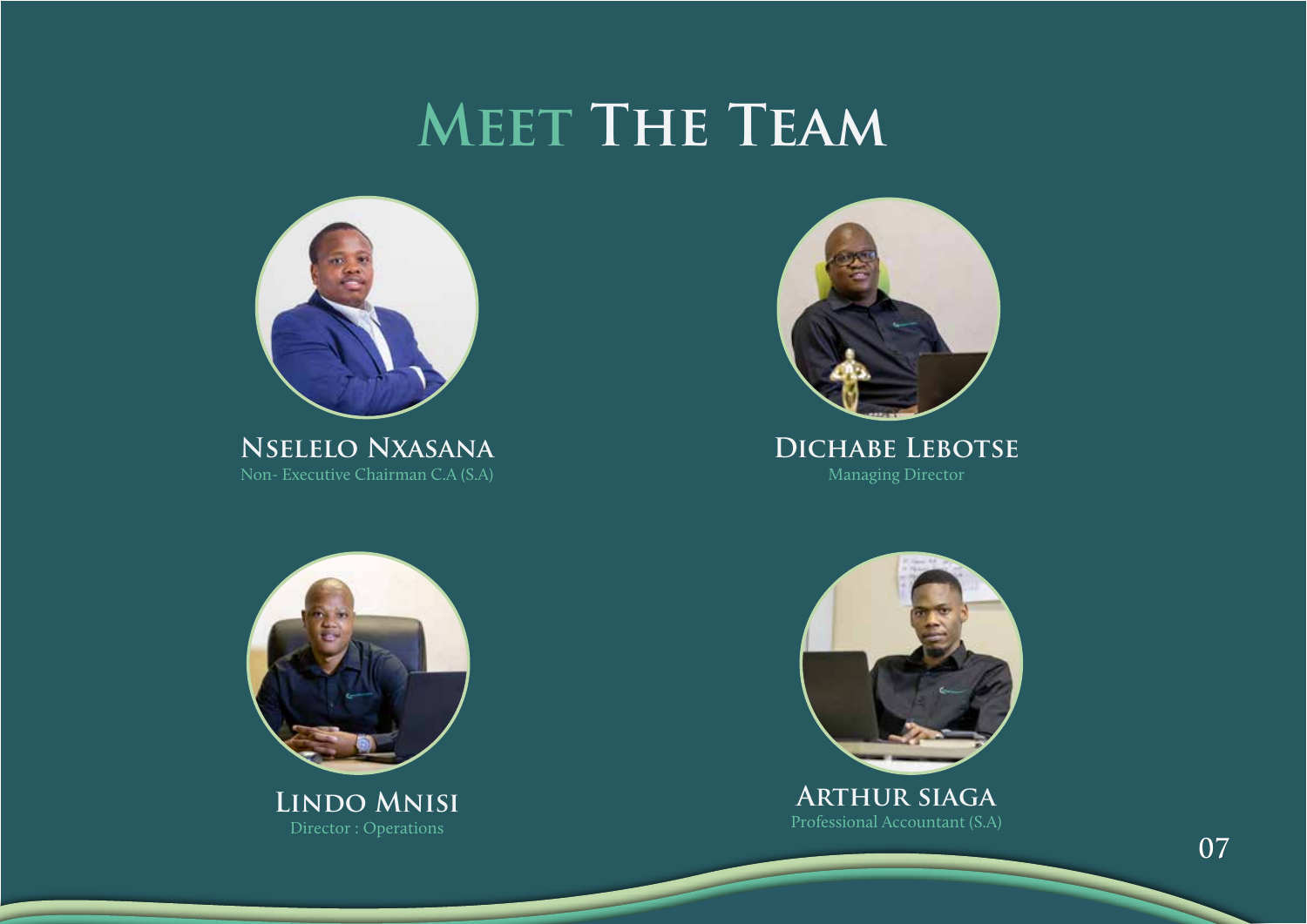

**KWENA NKOANA** Senior Accountant



EDGAR MUSHINGWA Senior Accountant



#### MATHLOGONOLO TSENG Administrative Officer



**MATSHIDISO DOLO** Accountant



PONTSHO SKOSANA Accountant



**MMATHABO MOHLALA** Accountant

08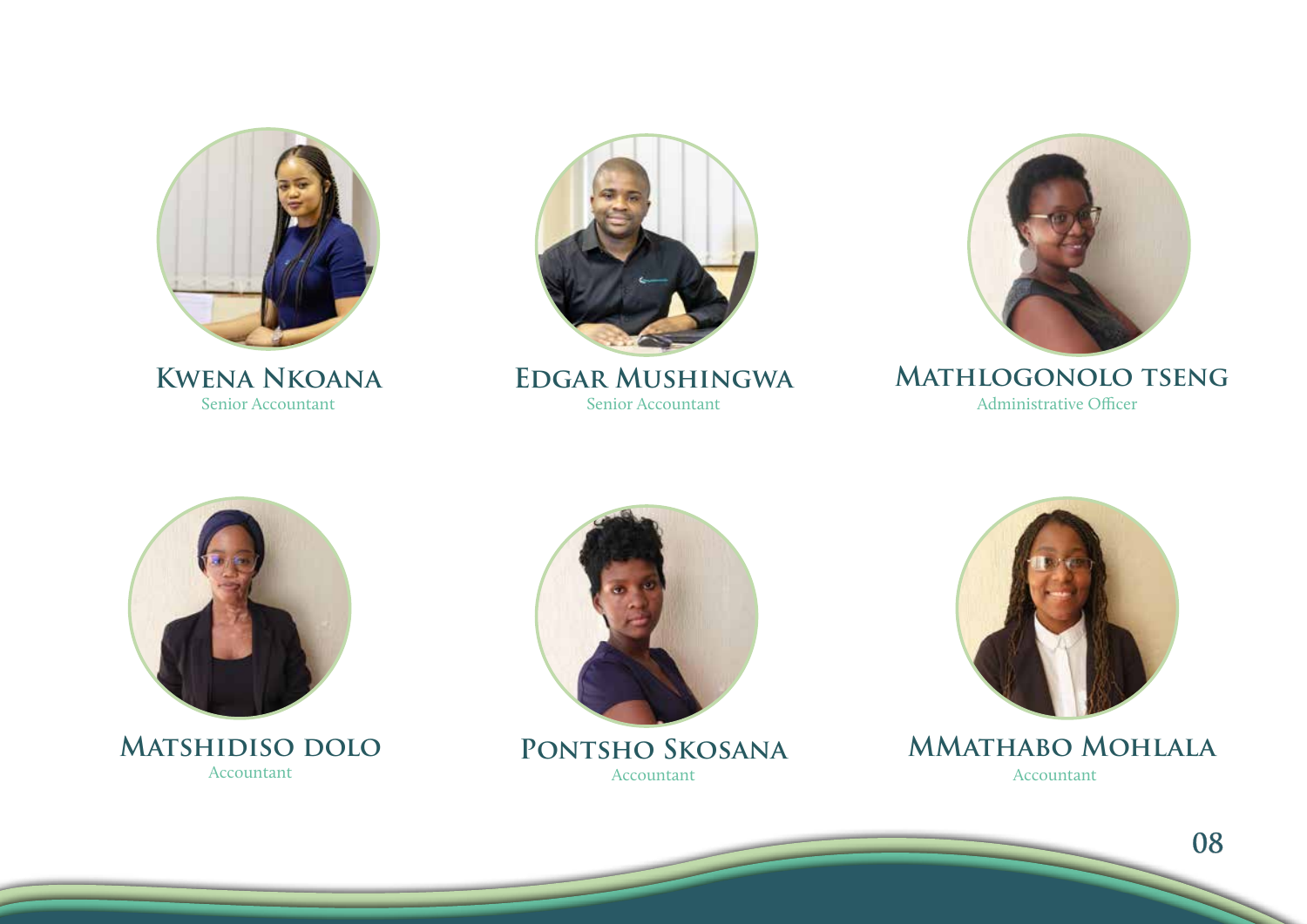## **OUR CLIENTS**





Developing Africa's Future **Black Businesses Together** 













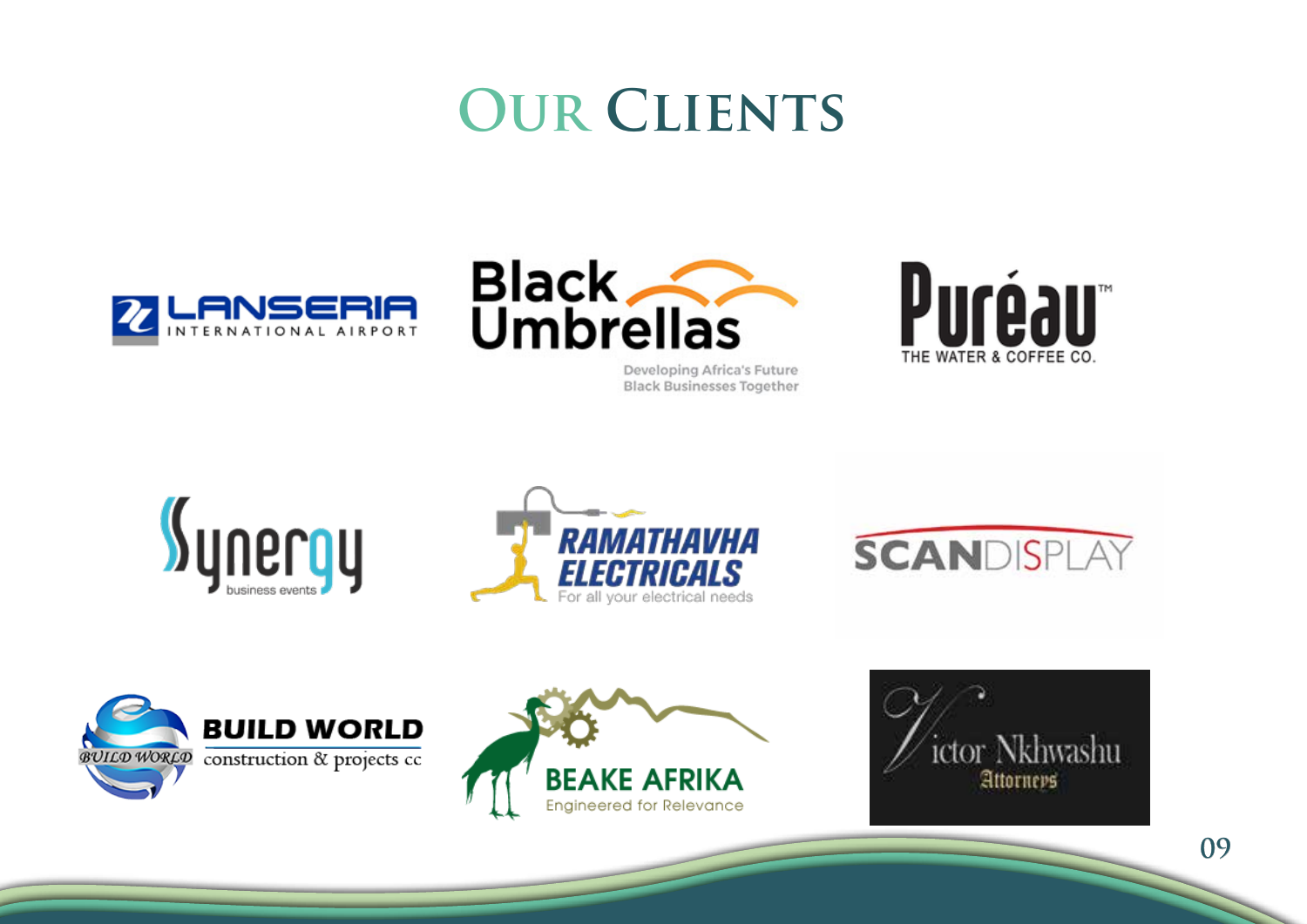### **References**

Contact person : Moses Nefale Contact number : 0II 447 4777 Work performed : ESD Consulting

Name of Company : Scan Display Solutions (Pty) Ltd

Name of Company : Black Umbrellas

Contact Person : Tumisho Sedibe Contact Number : 010 060 4410 Work Performed : ESD Consulting

Name of Company : Synergy Business Events (Pty) Ltd Contact Person : Tiisetso Tau Contact Number : 0II 476 5104 Work Performed : Monthly Retainer

Name of Company : Pureau Contact Person : Kedibone Malatji Contact Number : 011 072 1346 Work Performed : ESD Consulting

Contact Person : Victor Nkhwashu Contact Number : 011 262 2046 Work Performed : Monthly Retainer

Name of Company : Victor Nkhwashu Attorneys

Contact Number : 011 367 0302 Work Performed : ESD Consulting

Name of Company : Lanseria International Airport (Pty) Ltd Contact Person : Anton Wykmans

Name of Company : Ramathavha Electrical CC Contact Person : David Ramathavha Contact Number : 011 050 0804 Work Performed : Monthly Retainer

Name of Company : Aquila Projects Contact Person : Yasas Jayakody Contact Number : 010 006 0259 Work Performed : Monthly Retainer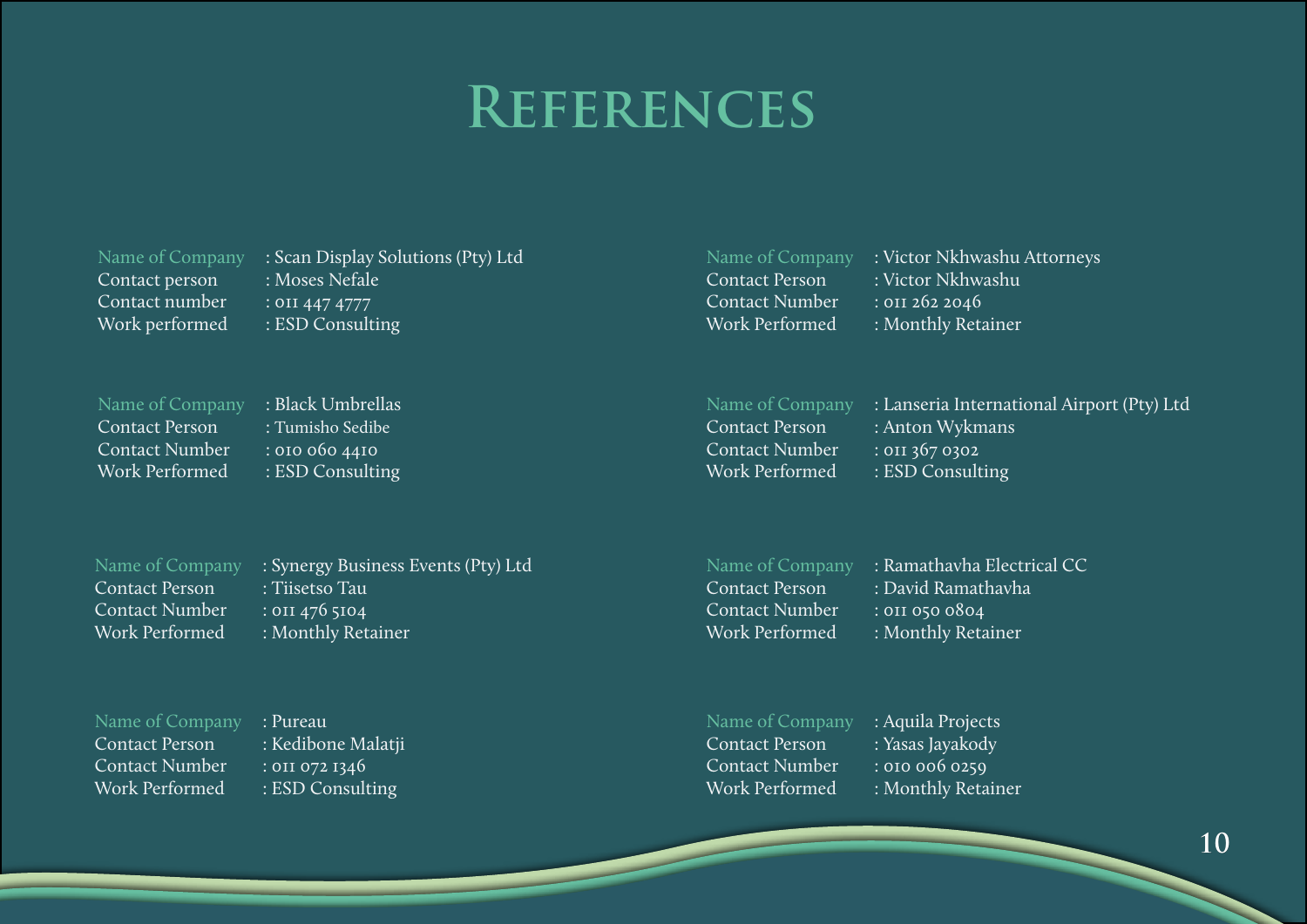## **Our Affiliates**



develop.influence.lead.









Developing Africa's Future **Black Businesses Together** 

**11**